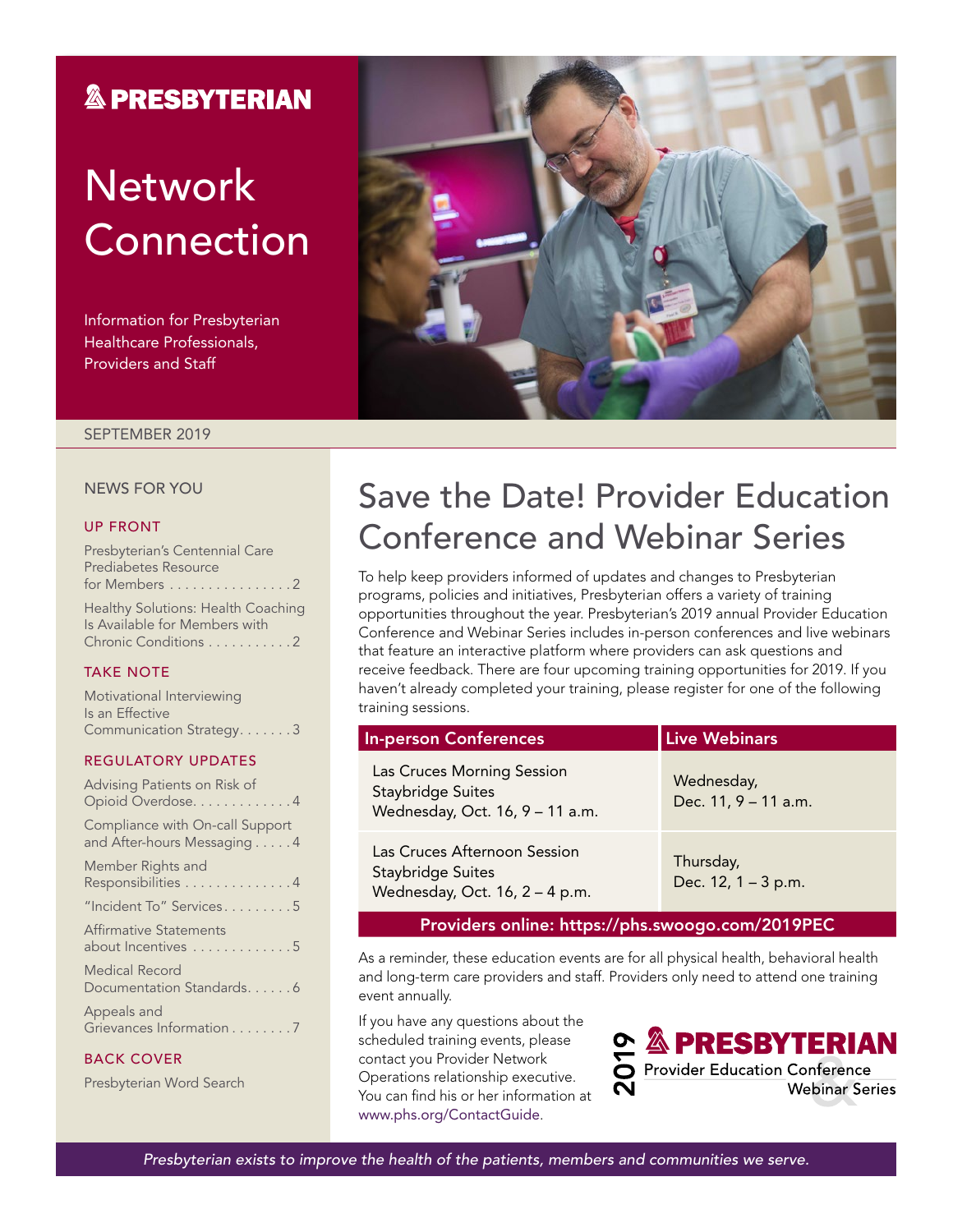## Presbyterian's Centennial Care Prediabetes Resource for Members

According to the Centers for Disease Control and Prevention (CDC), approximately 84 million Americans have prediabetes. It is important that members and patients with a prediabetes diagnosis learn to manage their condition before it develops into Type 2 diabetes.

Presbyterian has a resource for members with a prediabetes diagnosis. We partnered with Good Measues, a state-of-the-art digital platform that helps people make positive changes with eating and exercise behavior. The resource allows for the delivery of diabetes prevention services at no additional

cost to eligible Centennial Care members. Facilitated by trained lifestyle coaches, the program is available online and by phone.

Please note that members who have already been diagnosed with diabetes do not qualify for this program. To be eligible, members must be 18 years old or older, have a body mass index (BMI) greater than 25 kg/m2 (greater than or equal to 23 kg/m2 if a person is Asian), have a history of gestational diabetes (may be self-reported) or a blood test in the prediabetes range that includes one of the results listed in the following table:

| Test                                                        | <b>Score</b>             |
|-------------------------------------------------------------|--------------------------|
| Hemoglobin<br>A1c                                           | Between<br>5.7% and 6.4% |
| Fasting<br>plasma glucose                                   | $100$ to<br>125 mg/dL    |
| Two-hour<br>plasma glucose<br>after a 75 mg<br>glucose load | 140 to<br>199 mg/dL      |

Providers can refer members and members can self-refer to Good Measures. For inquiries and referrals, please contact Good Measures by calling 1-855-249-8587, faxing (617) 507-8576 or emailing [phpdpp@goodmeasures.com](mailto:phpdpp@goodmeasures.com).

## Healthy Solutions: Health Coaching Is Available for Members with Chronic Conditions

The Presbyterian Healthy Solutions health coaching program is available to help Presbyterian members with chronic conditions manage their conditions. As part of this program, a licensed nurse works with the member to help them better understand their condition, establish self-management goals and provide coaching for lifestyle modifications.

The program is designed to reinforce the primary care provider's treatment plan and is available at no additional cost to Presbyterian

members who are 18 years old or older. The Healthy Solutions health coach contacts members who meet the program criteria and invites them to participate in the program.

Members who join the Healthy Solutions health coaching program will receive training and instruction for the following:

- Adopting healthy behaviors including healthy eating and exercise.
- Monitoring their health condition.



- Adhering to medication and treatment.
- Reducing their risk of an adverse event.

Presbyterian notifies providers whose members agree to participate in the program. To enroll a Presbyterian member, please contact the Healthy Solutions team at (505) 923-5487, toll-free at 1-800-841-9705, or by email at [healthysolutions@phs.org](mailto:healthysolutions@phs.org).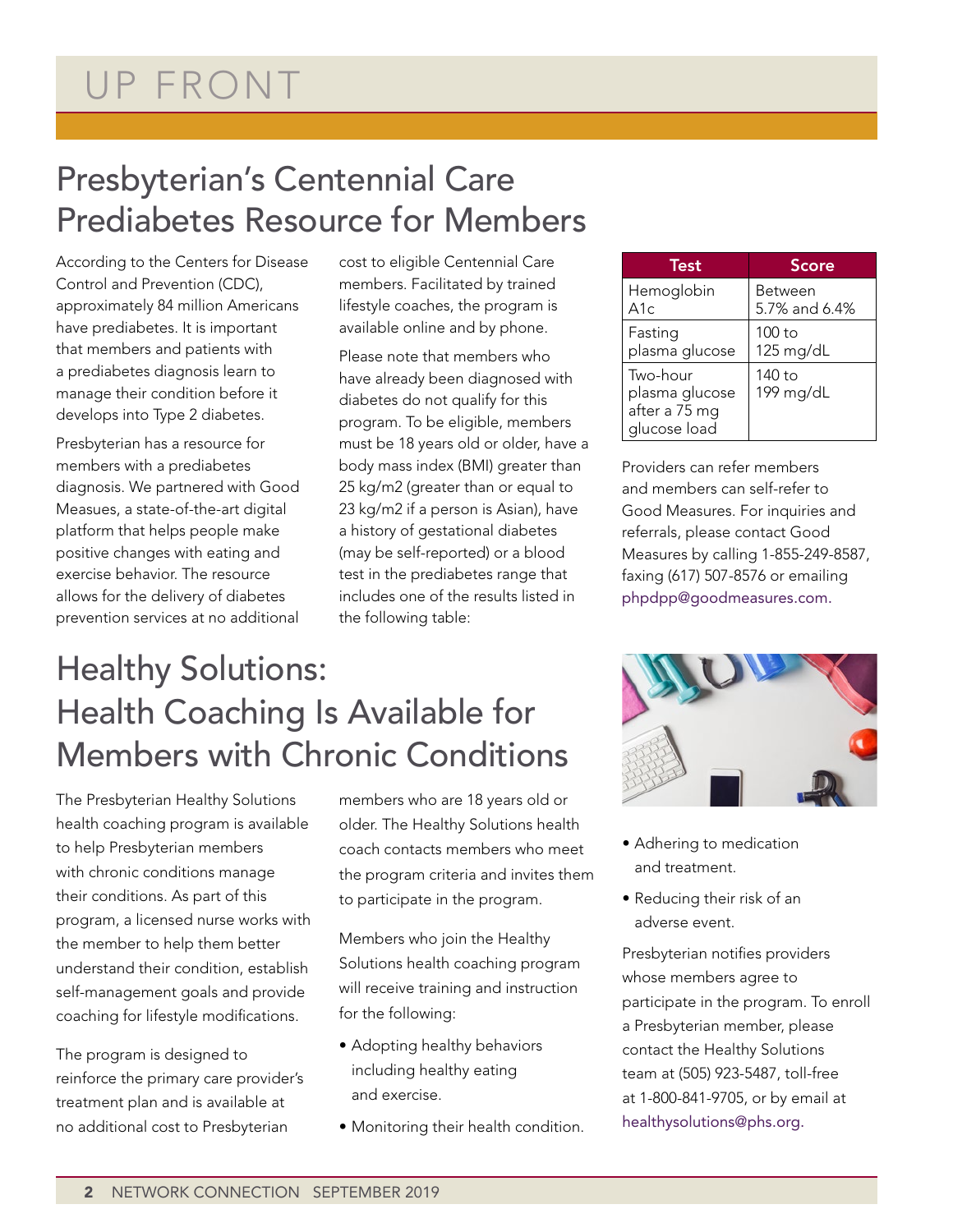# TAKE NOTE

## Motivational Interviewing Is an Effective Communication Strategy

Presbyterian is dedicated to creating a positive healthcare experience for all members and patients. An important aspect of the member and patient experience is effective communication. Providers who implement an effective communication strategy can better understand a member's or patient's condition, establish rapport, gain trust and identify barriers to successful treatment.

William Richard Miller, a professor at the University of New Mexico, developed Motivational Interviewing (MI), an evidence-based clinical approach to communication that encourages healthy changes in behavior by strengthening a patient's motivation and commitment to change. MI is well known in the treatment of substance use disorders, but it is also applied in multiple treatment settings to address physical health conditions like heart disease and diabetes.

MI is centered on the patient's experience. It can help motivate him or her to make healthy lifestyle changes, which may include quitting smoking, eating healthier and increasing exercise. It can also help the patient adhere to a medication regimen.

MI incorporates the following principles to appropriately assess a patient's readiness to change:

- Expressing empathy Showing empathy when discussing the patient's circumstances.
- Developing discrepancy Discussing the differences between the patient's current situation and their goals.
- Avoiding arguments Avoiding confrontation and finding effective paths to communication.
- Rolling with resistance Altering the approach to discuss difficult topics based on the patient's resistance.

• Supporting self-efficacy Helping the patient realize that change is possible.

To further assist in the evaluation, MI promotes the use of open-ended questions, affirmations, reflective listening and summarizing (OARS) communication style. OARS helps create a comfortable environment where a patient feels free to express their ambivalent feelings to change.

Presbyterian offers MI training at no cost to providers. If providers are interested in learning about MI and OARS, they can register for the Motivational Interviewing: Basic, Intermediate and Advanced course on Presbyterian's Medical Education website at the following link: <http://cme.phs.org/>.

If you have questions about MI training, contact an education coordinator at [Info\\_BHIntegration@phs.org](mailto:Info_BHIntegration@phs.org) or (505) 559-6725 for more information.

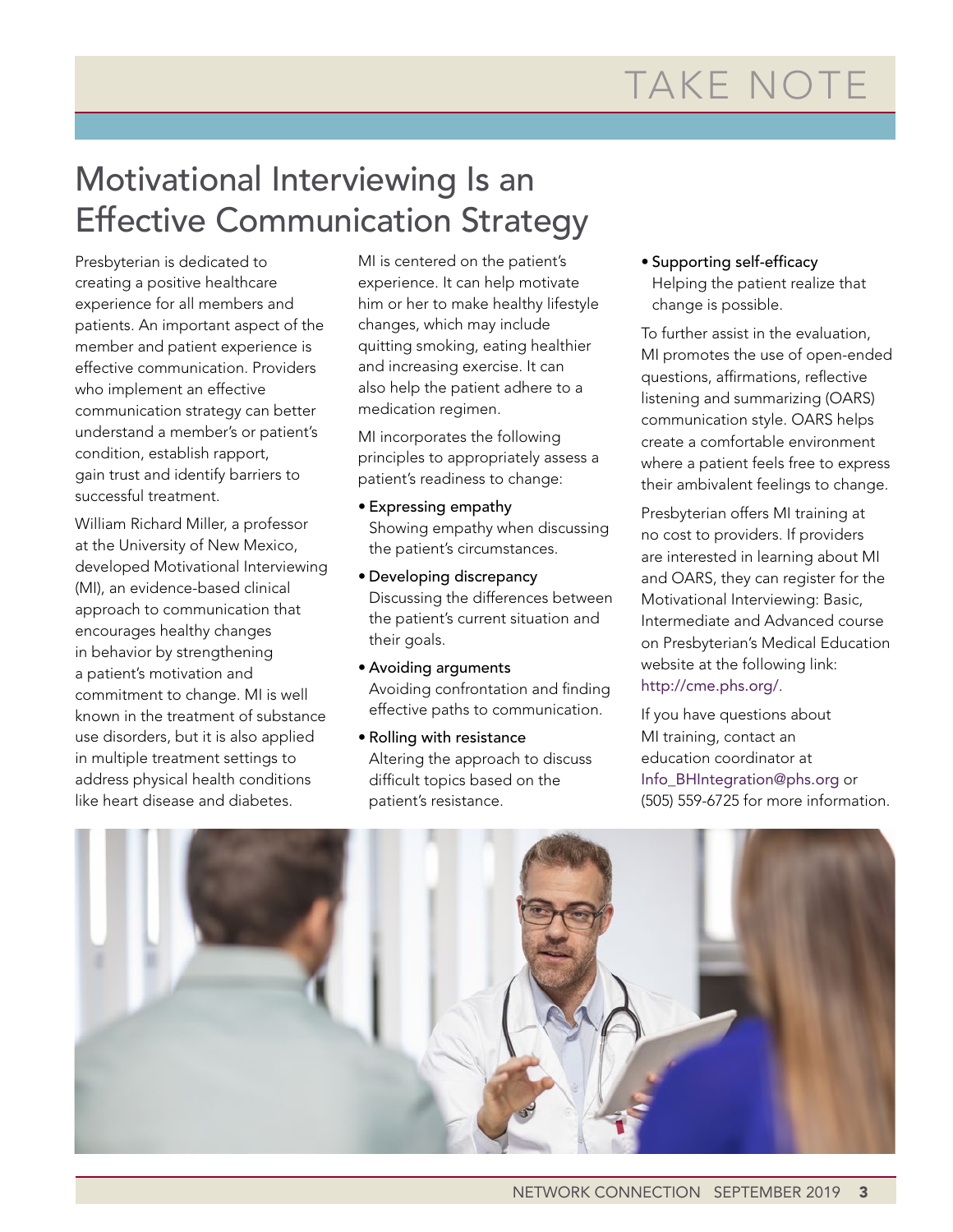## REGULATORY UPDATES

## Advising Patients on Risks of Opioid Overdose

Presbyterian ensures the appropriate use of prescription medications by monitoring potential abuse or inappropriate utilization of medications and implementing interventions that ensure safer prescribing practices for chronic pain management, early screening and detection of opioid misuse, and early intervention and treatment of substance use disorders.

In addition, in accordance with Senate Bill 221, Presbyterian requires providers to do the following:

- Advise patients on the risks of opioid overdose and availability of an opioid antagonist when they first prescribe, distribute or dispense an opioid analgesic and on the first occasion each calendar year thereafter.
- Co-prescribe an opioid antagonist when the amount of opioid analgesic prescribed is at least a five-day supply.
- Include the following information in the prescription for the opioid antagonist:
- Written information about the temporary effects of the opioid antagonist.
- Techniques for administering the opioid antagonist.
- A warning that instructs the person who administers the opioid antagonist to call 911 immediately after administering the opioid antagonist.

Providers can view Senate Bill 221 in its entirety at [https://legiscan.com/NM/](https://legiscan.com/NM/bill/SB221/2019) [bill/SB221/2019](https://legiscan.com/NM/bill/SB221/2019).



## Compliance with On-call Support After-hours Messaging

Presbyterian appreciates its partnership with providers and their commitment to ensure our members can access the care they need, when they need it. In the spirit of collaboration, we would like to remind providers that they must inform members of their hours of operation and give instructions on how to access care after hours.

In addition, Presbyterian requires primary care providers (PCPs) to have or arrange on-call and after-hours care to support members who experience emergencies. Such coverage must be available 24 hours a day, seven days a week. When providers are unavailable to provide on-call support and care, providers must provide members with after-hours messaging about how to access care after hours. Furthermore,

Presbyterian requires that the hours of operation practitioners and providers offer to Medicaid members must be no less than those offered to Commercial members.

Presbyterian requests that all PCPs ensure that their contact information and after-hours messaging is up to date and provides members with the information they need to seek appropriate care outside of regular office hours. Providers can update their information in the online provider directory by logging on to the myPRES Provider Portal at [www.phs.org/providers](http://www.phs.org/providers). For additional assistance, contact your Provider Network Operations relationship executive. You can find his or her information at [www.phs.org/ContactGuide](C:\\Users\\staylor7\\AppData\\Local\\Microsoft\\Windows\\INetCache\\Content.Outlook\\SHA276HY\\www.phs.org\\ContactGuide).

## Member Rights and Responsibilities

Presbyterian has written policies and procedures regarding members' rights and responsibilities and implementation of such rights. All Presbyterian members or their legal guardians have rights and responsibilities, and Presbyterian expects its network of practitioners and providers to respect and support these rights and responsibilities.

To view all member rights and responsibilities, go to [www.phs.](https://www.phs.org/Pages/member-rights.aspx) [org/Pages/member-rights.aspx](https://www.phs.org/Pages/member-rights.aspx). Please note that this list comprises the rights and responsibilities as dictated by the New Mexico Human Services Department and the National Committee for Quality Assurance. The list also includes information specific to different product lines.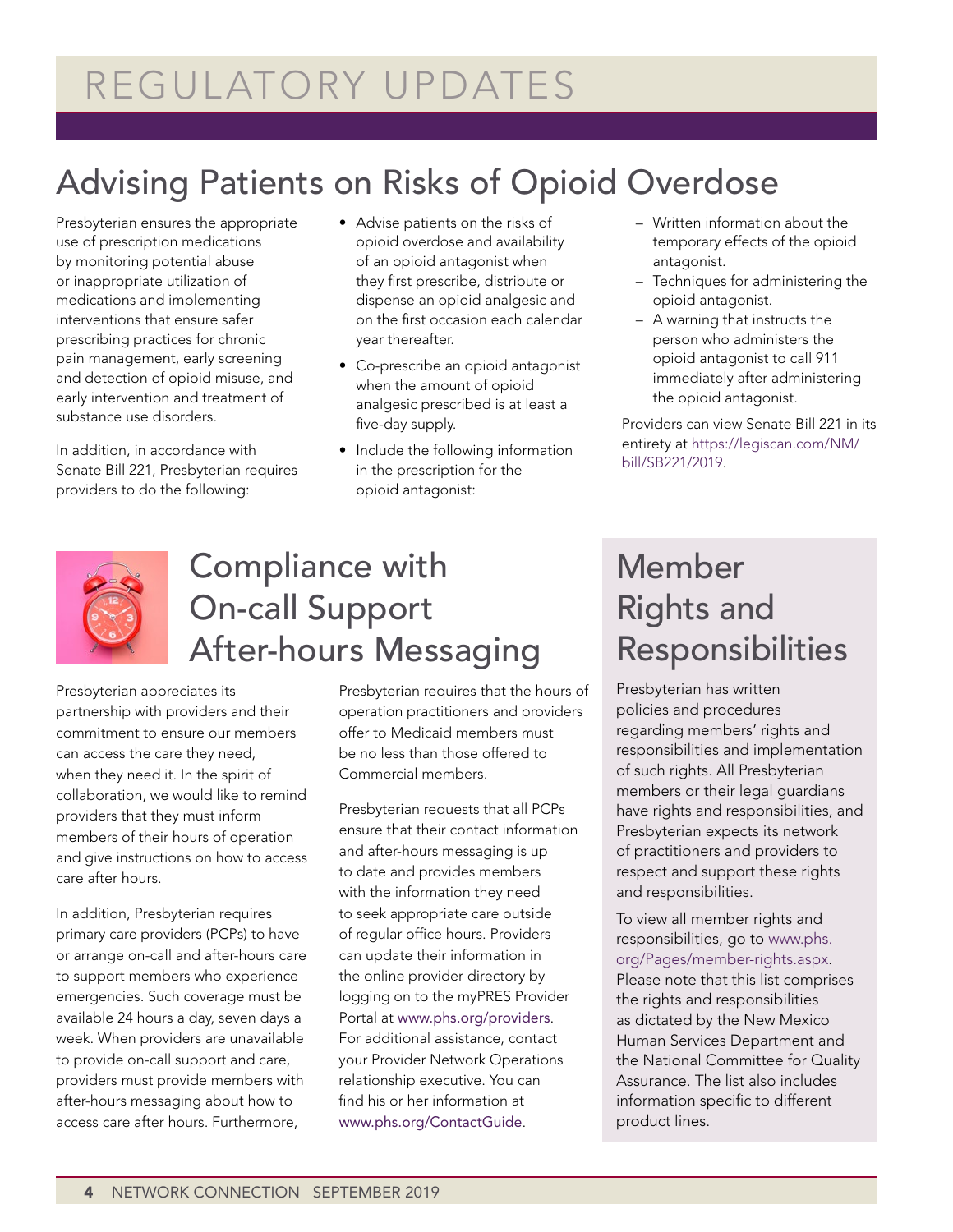# REGULATORY UPDATES

## "Incident to Care" Services

The Centers for Medicare & Medicaid Services (CMS) defines "incident to care" services as services furnished incident to physician professional services in the physician's office, whether located in a separate office suite, within an institution, or in a patient's home.

To qualify as "incident to care," services must be part of a patient's normal course of treatment during which a physician, within the billing service location, personally performed an initial service and remains actively involved in the course of treatment. Physicians do not need to be physically present in the patient's treatment room while these services are provided, but they must do the following:

- Perform the initial visit.
- Provide direct supervision.
- Be present in the office suite or facility when services are rendered to provide supervision and assistance.

Providers should also document the essential requirements for "incident to" service in the patient's record. More specifically, these services must meet all of the following criteria:

- Be an integral part of the patient's treatment course.
- Be commonly rendered without charge (included in your physician's bills).
- Be a type commonly furnished in a physician's office or clinic (not in an institutional setting).
- Be an expense to the physician or physician's office.

Services provided by a nonphysician, but supervised by a physician, must follow CMS guidelines to qualify for "incident to" care services.

As outlined in the Services Agreement with Presbyterian, all providers must be credentialed with Presbyterian prior to seeing our members. All services should be billed under the rendering provider.

The Presbyterian Program Integrity Department performs random claims validation audits on claims submissions to verify that services billed were rendered and accurate. More information on these requirements, covered medical services and other health services can be found on the CMS website at the following links:

[http://www.cms.gov/Outreach](http://www.cms.gov/Outreach-and-Education/Medicare-Learning-Network-MLN/MLNMattersArticles/downloads/SE0441.pdf)[and-Education/Medicare-Learning-](http://www.cms.gov/Outreach-and-Education/Medicare-Learning-Network-MLN/MLNMattersArticles/downloads/SE0441.pdf)[Network-MLN/MLNMattersArticles/](http://www.cms.gov/Outreach-and-Education/Medicare-Learning-Network-MLN/MLNMattersArticles/downloads/SE0441.pdf) [downloads/SE0441.pdf.](http://www.cms.gov/Outreach-and-Education/Medicare-Learning-Network-MLN/MLNMattersArticles/downloads/SE0441.pdf)

[https://www.cms.gov/Regulations](https://www.cms.gov/Regulations-and-Guidance/Guidance/Manuals/Downloads/bp102c15.pdf)[and-Guidance/Guidance/Manuals/](https://www.cms.gov/Regulations-and-Guidance/Guidance/Manuals/Downloads/bp102c15.pdf) [Downloads/bp102c15.pdf](https://www.cms.gov/Regulations-and-Guidance/Guidance/Manuals/Downloads/bp102c15.pdf)





### Affirmative **Statements** about **Incentives**

For more than 100 years, Presbyterian has been dedicated to helping members receive the right care, in the right place, at the right time. Our prior authorization process is one of the ways we ensure members receive appropriate care. Presbyterian's Utilization Management (UM) department manages prior authorizations and makes decisions based on the appropriateness of care and service, as well as the existence of coverage.

Presbyterian does not specifically reward practitioners or other individuals for issuing denials of coverage. Furthermore, financial incentives for UM decision-makers does not encourage decisions that result in underutilization.

For more information about Presbyterian's prior authorization process, refer to the Care Coordination chapter of the 2019 Presbyterian Practitioner and Provider Manual at [www.phs.org/ProviderManual.](http://www.phs.org/ProviderManual)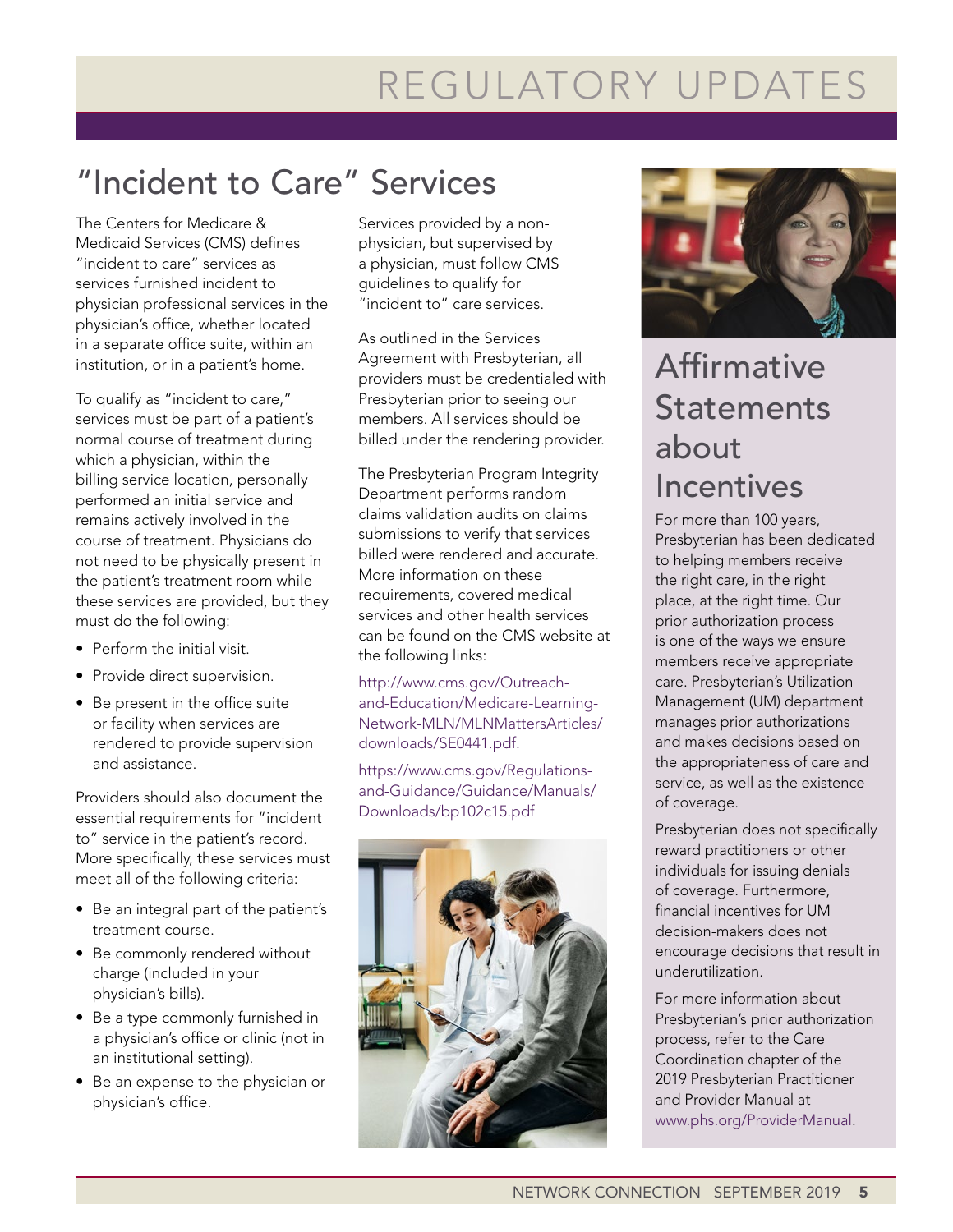## Medical Record Documentation Standards

A medical record tells an important story about a member's health and well-being. As part of our regulatory requirements, Presbyterian must ensure that our members' medical records are complete and consistent with standard documentation practices.

Presbyterian reports compliance with medical record and documentation standards to several agencies, including the National Committee for Quality Assurance, the Centers for Medicare & Medicaid Services, and the New Mexico Human Services Department. These agencies require that specific information be documented in every member's chart, including a history and advance directive information.

All practitioners are held to the minimum standards as identified by Presbyterian, state and federal regulatory agencies, national accrediting organizations, and service agreements. Presbyterian provides standards to practices that address the following topics:

- Confidentiality of medical records.
- Documentation.
- Organized recordkeeping systems.
- Standards for availability of records.
- Performance goals to assess the quality of documentation.

Presbyterian regularly assesses compliance with these standards. We request that providers submit all medical record requests in a timely manner. A passing score for a medical record review is 85%.

Recent audits identified opportunities to improve documentation of pediatrician and primary care provider charts in record request turnaround time and advance directive documentation.

### Record Request Turnaround Time

The primary care Services Agreement states that the provider will release records to Presbyterian in a secure manner within 15 days of the request. The score in the 2018 audit was 72.4%, which indicates that the auditor had to contact some providers offices more than once to obtain the member's medical record. Providers who were non-compliant were contacted to ensure a timely response for future record requests.

### Advance Directive Documentation

The Federal Patient Self-Determination Act (PSDA) encompasses end-of-life care, also known as advance directives. When an advanced directive is included in a member's medical record, it informs providers and family members of a member's healthcare decision(s) at crucial times. The PSDA requires managed care organizations (MCOs) to provide information on advance directives to members upon enrollment. MCOs must also provide the information to health facilities, including hospitals, skilled nursing facilities, home health services and when members are admitted to inpatient settings. Presbyterian also encourages providers to discuss advance directives with members in outpatient settings.

Presbyterian requires providers to indicate whether a member has completed an advance directive. This can be accomplished by noting "Yes" or "No" in a prominent location within the member's hardcopy or electronic medical

record. In addition, if a member presents his or her provider with an advance directive, the provider should add a copy of the document to the member's medical record.

Presbyterian evaluates mandatory provider compliance with this standard when we perform our medical record standards audits. The score for 2018 was 43.8%. We determined that the life-planning conversation occurs, but the information is either not recorded electronically or the documentation is not specific enough to draw attention to the information.

Advance directive forms are available at [http://docs.phs.](http://docs.phs.org/idc/groups/public/@phs/@marketing/documents/phscontent/pel_00133737.pdf) [org/idc/groups/public/@phs/@](http://docs.phs.org/idc/groups/public/@phs/@marketing/documents/phscontent/pel_00133737.pdf) [marketing/documents/phscontent/](http://docs.phs.org/idc/groups/public/@phs/@marketing/documents/phscontent/pel_00133737.pdf) [pel\\_00133737.pdf](http://docs.phs.org/idc/groups/public/@phs/@marketing/documents/phscontent/pel_00133737.pdf).

Presbyterian appreciates your commitment to comply with these standards. For questions about medical record documentation standards, please call Presbyterian's Hospital Medical Records Department at (505) 841-1944.

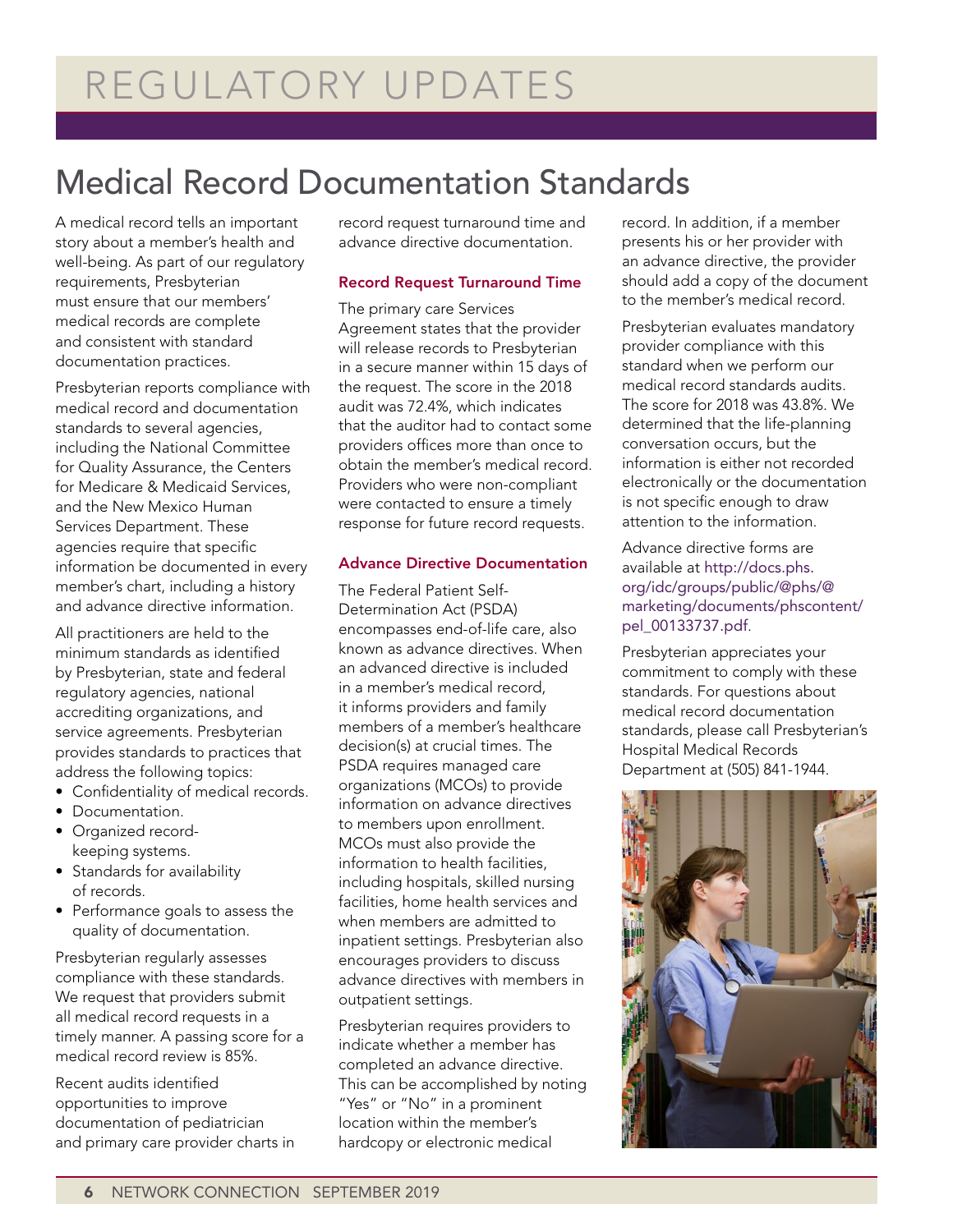## Appeals and Grievances Information

Presbyterian is committed to providing excellent service to its providers and members. We welcome all feedback, and in conjunction with our regulatory agencies, we have implemented comprehensive processes to ensure that our members and providers have grievances and appeals rights.

### Member Appeals and Grievance Information

Members have the right to voice grievances or appeals with Presbyterian or its regulatory bodies about Presbyterian or the care it provides. If prior authorization

for services for any Presbyterian member is requested by a provider and denied by Presbyterian, a provider may act on the member's behalf and file a request for an expedited appeal if the provider feels that the member's health and/ or welfare is in immediate jeopardy. Presbyterian will then determine if the request meets expedited criteria. If it is deemed expedited, Presbyterian will process the expedited appeal within 72 hours of receipt. Time extensions may apply with written consent from the member.

All members also have the right to file a grievance if they are is dissatisfied with the services rendered through Presbyterian. Member grievances may include but are not limited to the following:

- Dissatisfaction with services rendered.
- Availability of services.
- Delivery of services.
- Reduction and/or termination of services.
- Disenrollment.
- Any other performance that is considered unsatisfactory.

### Members should submit their appeal and/or grievance to Presbyterian's appeals coordinator within the time frames indicated in the following table.

| <b>Lines of Business</b>                                                          | <b>Appeal Time Frame</b>                 | <b>Grievance Time Frame</b>                                     |  |  |  |
|-----------------------------------------------------------------------------------|------------------------------------------|-----------------------------------------------------------------|--|--|--|
| Presbyterian Centennial Care<br>(New Mexico Medicaid Managed Care)                | Within 60 days from the date of denial.  | At any time from the date of<br>occurrence.                     |  |  |  |
| Presbyterian Senior Care and<br>Presbyterian Medicare PPO<br>(Medicare Advantage) | Within 60 days from the date of denial.  | 60 days after the event.                                        |  |  |  |
| All Other Plans                                                                   | Within 180 days from the date of denial. | Within 180 days after receiving<br>the administrative decision. |  |  |  |

### Provider Appeals and Grievance Information

Providers have the right to file a formal appeal and grievance with Presbyterian for any reason. An appeal may be filed when an authorization or concurrent review decision has been denied by the medical director. At the time of the decision, a provider or member may request that Presbyterian reconsider the denial by submitting further documentation to support medical necessity. Such requests are referred immediately to a medical director not previously involved

in the case for resolution and are handled according to the member appeal guidelines.

Contracted providers have one year from the date of service to file an appeal regarding a claim denial. When filing a provider appeal, the provider needs to document the reasons for the reconsideration request and attach all supporting documentation for review. If the issue involves coding, it is helpful to include supporting medical records, such as office notes and operative reports, if applicable.

These requests may be electronically submitted to Presbyterian's Appeals and Grievance department at [https://www.phs.org/providers/](https://www.phs.org/providers/resources/appeals-grievances/Pages/form.aspx) [resources/appeals-grievances/](https://www.phs.org/providers/resources/appeals-grievances/Pages/form.aspx) [Pages/form.aspx](https://www.phs.org/providers/resources/appeals-grievances/Pages/form.aspx).